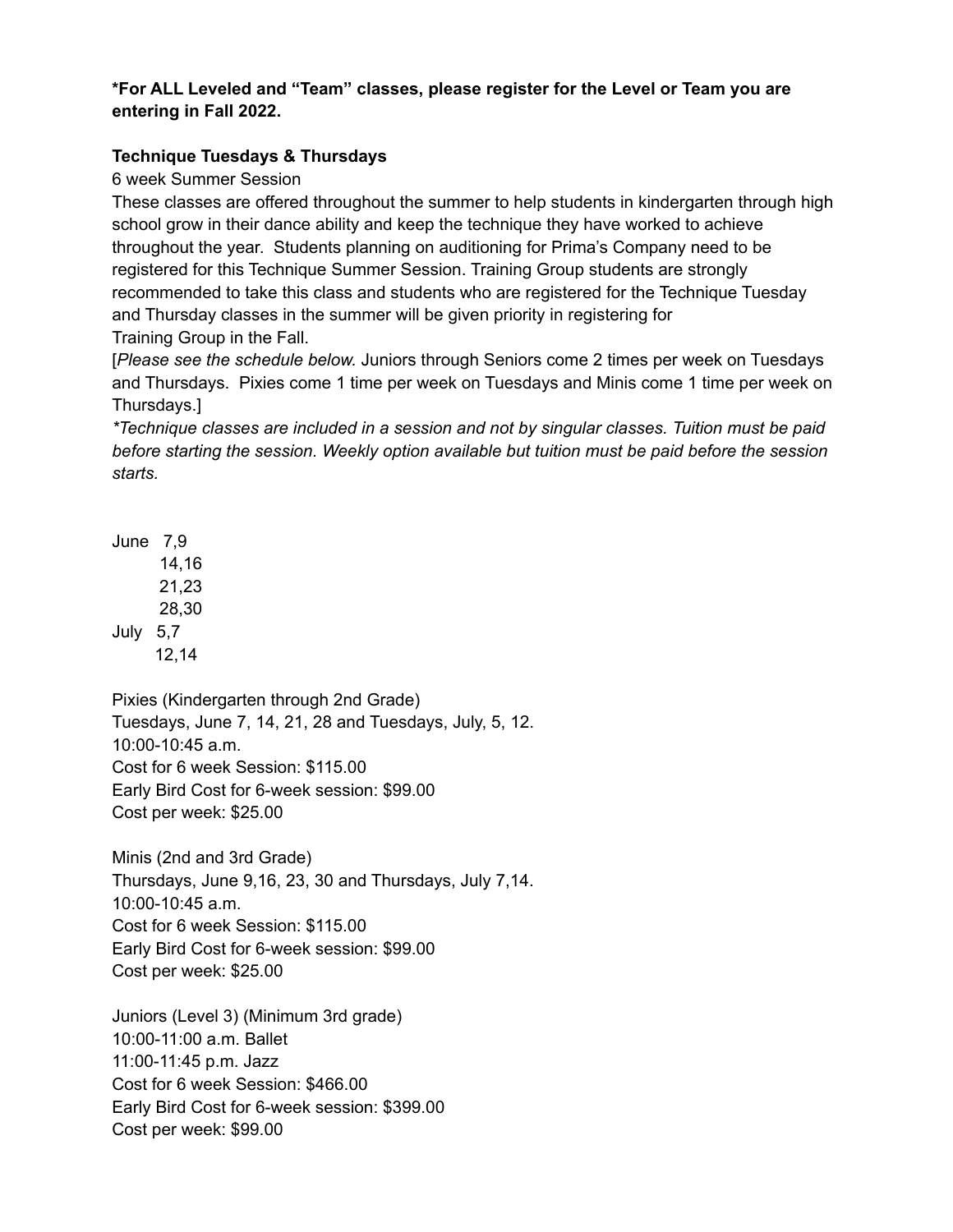Preteen (Level 4) (Minimum 5th grade with previous dance experience) 2:30-3:30 p.m. Ballet 3:30-4:30 p.m. Jazz Cost for 6-week session: \$499.00 Early Bird Cost for 6-week session: \$429.00 Cost per week: \$109.00

Preteen Pointe (Minimum age 12 with Instructor Approval) 3:30-4:30 p.m. Ballet 4:30-5:30 p.m. Jazz Cost for 6-week session: \$ 499.00 Early Bird Cost for 6-week session: \$429.00 Cost per week: \$109.00

Teens & Seniors (Levels 5 &6) (Minimum age 13 with multiple years dance experience) 5:00-6:30 p.m. Ballet 6:30-7:30 p.m. Jazz Cost for 6-week session: \$575.00 Early Bird Cost for 6-week session: \$489.00 Cost per week: \$129.00

#### **Pre-pointe/Pointe Workshop and Check-ins**

Students who are eligible to start pointe in the fall will need to register for this workshop. The instructor will prepare the students to safely and successfully start pointe in the fall. The students will also receive individual feedback on what they can improve and strengthen for the start of pointe. Technique Tuesday and Thursday ballet classes are also required for students who will begin pointe in the fall.

June 20th and 22nd 3:30-5:30 p.m. July 13th 10:00 a.m.-12:00 p.m.

Early Bird Discount (paid by March 31st)

Cost: \$125.00 \$105.00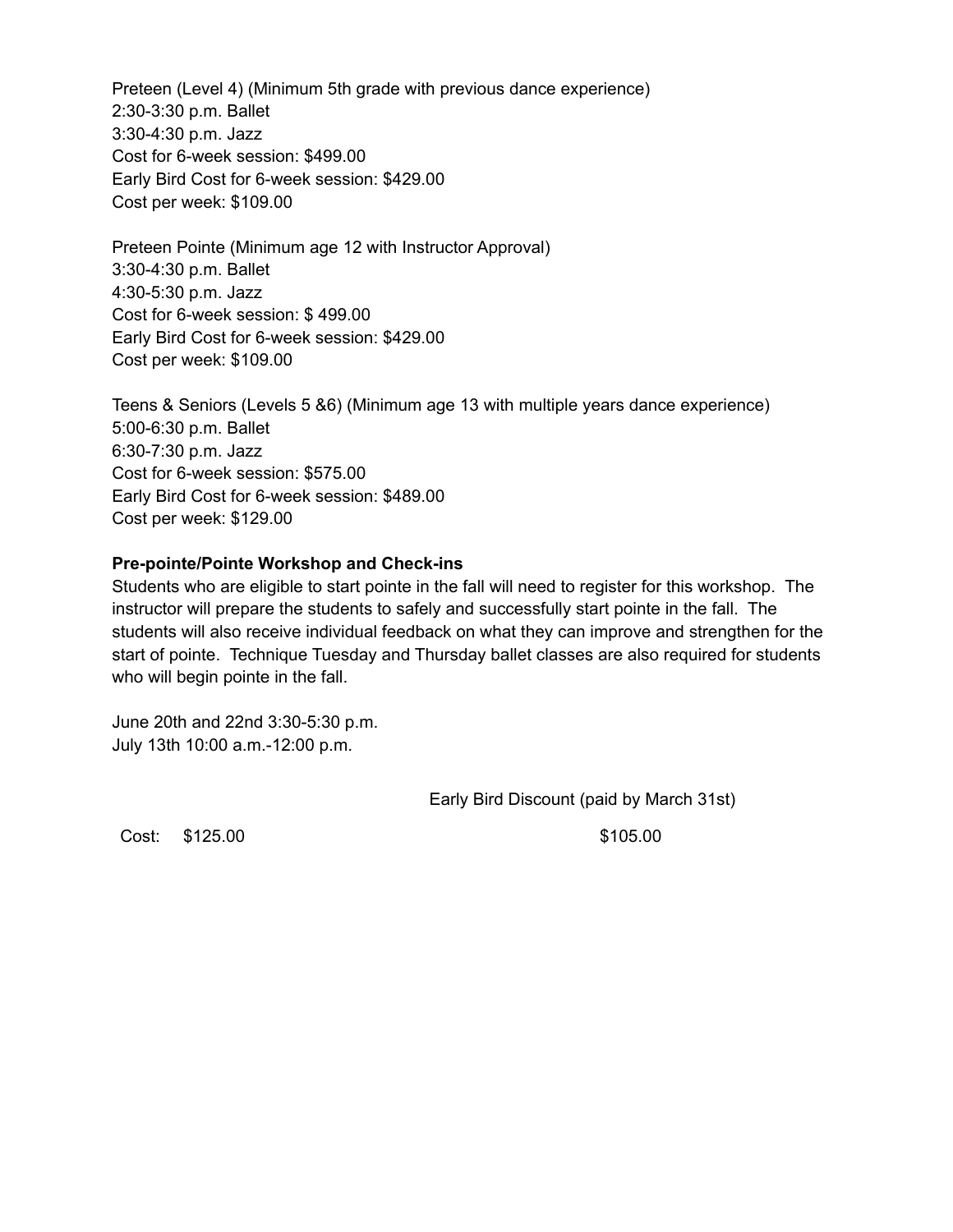# **JUNE**

## **Creative Movement/Tumbling Summer Session**

Don't miss the opportunity for your 3-6 year-olds to take this fun dance and tumbling class. This 4 week session will give them a wonderful foundation of dance and tumbling! This session will set them up for success in a variety of movement styles in their future. It is also a great way to sample dance and tumbling while providing an enriching experience! Tuesdays and Thursdays: June 7, 9, 14,16, 21, 23, 28, 30

| Ages 3-4<br>Ages 5-6 | 11:00 a.m.-12:00 p.m.<br>11:00a.m.-12:00 p.m. |          |                                             |
|----------------------|-----------------------------------------------|----------|---------------------------------------------|
|                      |                                               |          | Early Bird Discount (paid by<br>March 31st) |
|                      | Cost for 4 week session:                      | \$196.00 | \$165.00                                    |
| Cost for 1 week:     |                                               | \$52.00  |                                             |

### **Themed Summer Dance Fun**

Don't miss this great opportunity for your child to take part in fun themed summer dance classes! Each week will be a new theme for your child to experience. Your child will experience a variety of dance styles throughout these weeks!

| Ages 3-4<br>Ages 5-7 | $5:15-5:45$ p.m.<br>$5:45-6:30$ p.m.                                                         |          |                                                                                                                                |
|----------------------|----------------------------------------------------------------------------------------------|----------|--------------------------------------------------------------------------------------------------------------------------------|
|                      | Unicorn Party Dance Class<br><b>Beach Party Dance Class</b><br><b>Groove with Princesses</b> |          | Tuesday, June 7th & Thursday, June 9th<br>Tuesday, June 14th & Thursday, June 16th<br>Tuesday, June 21st & Thursday, June 23rd |
|                      |                                                                                              |          | Early Bird Discount (paid by March 31st)                                                                                       |
|                      | Cost for 3 week bundle 3-4 yrs old:                                                          | \$78.00  | \$72.00                                                                                                                        |
|                      | Cost for 3 week bundle 5-7 yrs old:                                                          | \$116.00 | \$105.00                                                                                                                       |
|                      | Cost for 1 week 3-4 yrs old:                                                                 | \$30.00  | \$27.00                                                                                                                        |

Cost for 1 week 5-7 yrs old: \$45.00 \$42.00

# **Hip Hop & Contemporary Summer Session**

Don't miss this exciting opportunity to take Hip Hop from one of Prima's Alumni! This will be an awesome session of Hip Hop and Contemporary styles of dance. Bring your dance sneakers and wear your Hip Hop dance attire on Tuesdays! Thursdays will be Contemporary and no shoes needed for that style!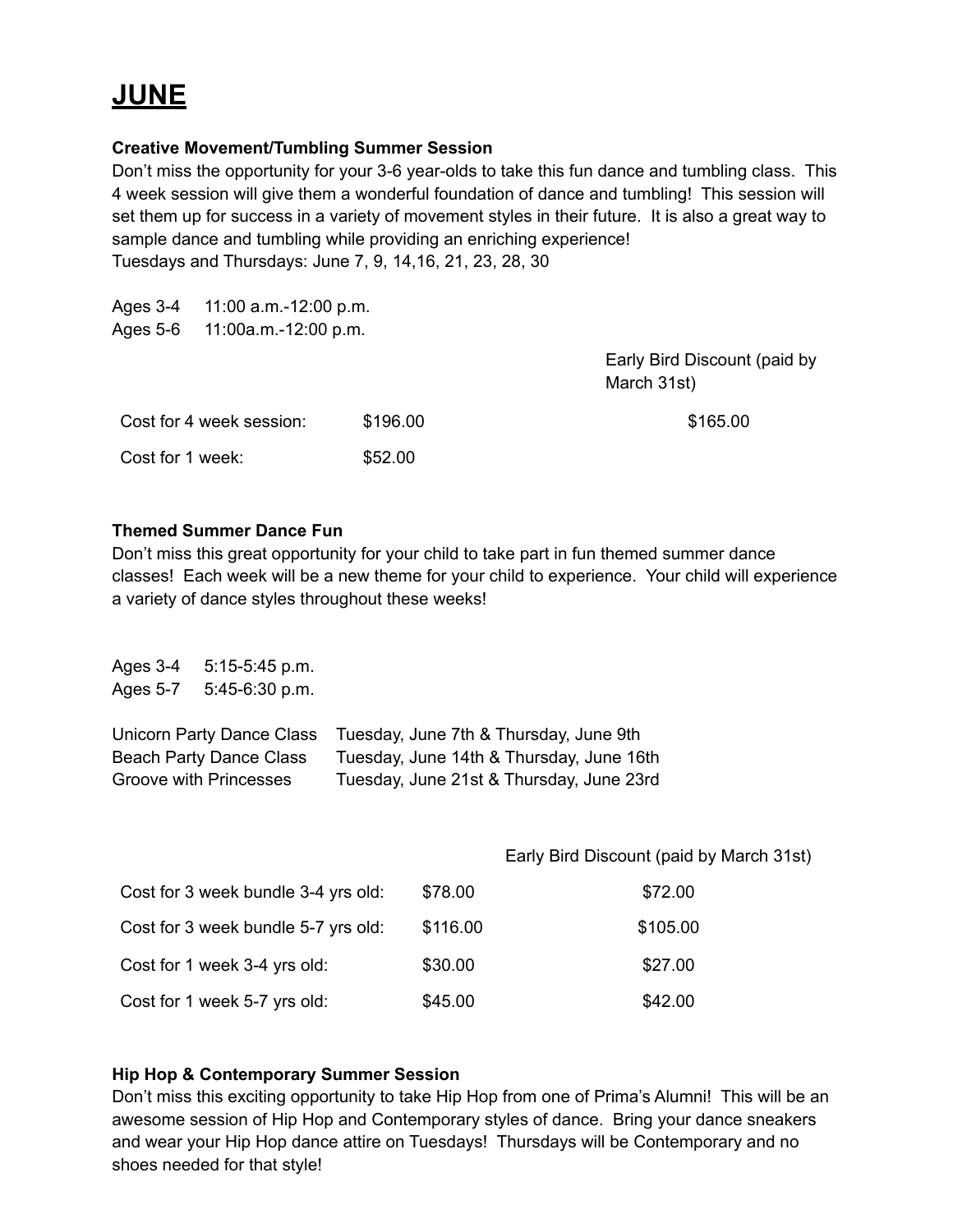\*A great add on to the Technique Tuesdays & Thursdays. Tuesdays will be Hip Hop & Thursdays will be Contemporary.

Tuesdays & Thursdays: June 7, 9, 14, 16, 21, 23, 28, 30

Level Descriptions:

Juniors are going into 3rd -5th grade and have a minimum age of 8. Preteens are going into 5th grade or higher and have a minimum age of 10. Preteen Pointe has a minimum age of 12. Teens and Seniors have a minimum age of 13 with instructor approval.

| Juniors (Level 3)                 | 11:45am - 12:30pm       |
|-----------------------------------|-------------------------|
| Preteens (Level 4):               | $4:30 - 5:15 \text{pm}$ |
| Preteen Pointe (Level 4P):        | $5:30 - 6:15$ pm        |
| Teens & Seniors (Levels 5 and 6): | 7:30 - 8:15pm           |
|                                   |                         |

Early Bird Discount (paid by March 31st)

Cost for session: \$152.00 \$128.00

Cost for one style: \$85.00

(\*If you are wanting to register for only 1 style, please contact the Prima office directly to register.)

#### **Guest Teacher Acro Workshop with Julie Garafalo**

Don't miss the chance to take Acro from Julie Garafalo! She holds a degree in Dance from Wayne State University in Detroit Michigan and has been on the faculty for Broadway Dance Center. Julie has also worked for the Pulse Dance Convention and has judged for them as well as worked for numerous other dance conventions. She performed the role of Ernie in Sesame Street Live. She has also worked with Twyla Tharp, Garth Falange and Mia Michaels. Julie has performed on the WB Morning Show, BET's 106th and Park (featuring Usher), and for Glamour Magazine in New York's Fashion Week. She is certified in Acro Arts and is excited to pass on her love of acro in the Guest Teacher Acro Workshop.

Monday, June 13th - Thursday, June 16th

| 10:00-11:30am | <b>Advanced Acro</b>        |
|---------------|-----------------------------|
| 12:30-2:00pm  | Intermediate Acro           |
| 2:00-3:30pm   | Advanced Intermediate Acro  |
| 3:30-4:30pm   | Beginning Intermediate Acro |

Early Bird Discount (paid by March 31st)

| Cost: A., A.I., I. | \$160.00 | \$144.00 |
|--------------------|----------|----------|
| Beg Int.           | \$115.00 | \$104.00 |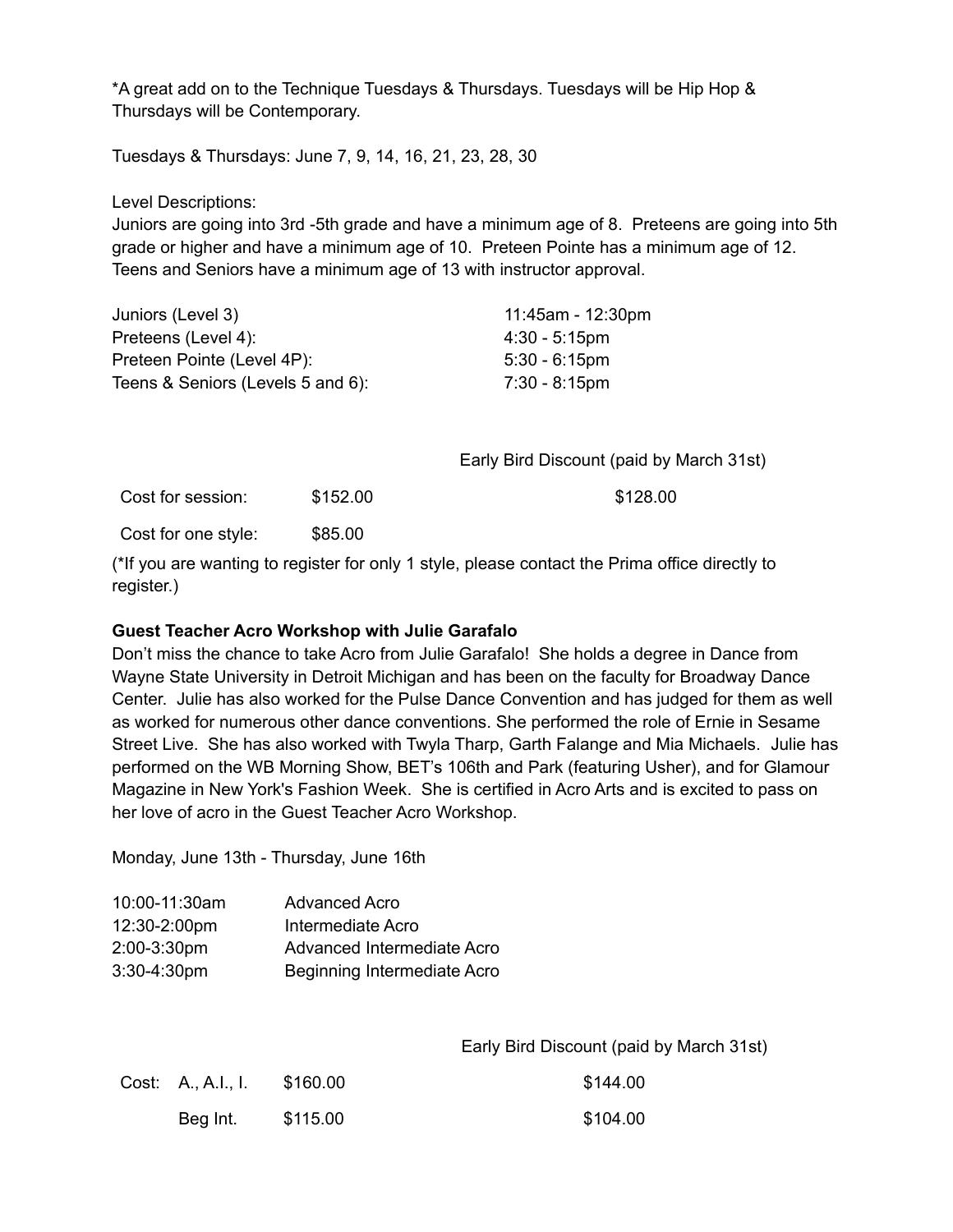# **JULY**

### **Fairytale Princess Dance Session**

Don't miss this exciting, enchanting dance class for your 3-6 year-olds! Dance will come alive through this creative dance class as the students will dance to music from the most beloved princesses. Students will also experience a fairytale experience as they learn important skills and creatively incorporate their favorite princesses.

Tuesdays & Thursdays: July 5, 7, 12, & 14

Ages 3-4 11:00 a.m.-12:00 p.m. Ages 5-6 11:00 a.m.-12:00 p.m.

|                                  |         | Early Bird Discount (paid by March 31st) |
|----------------------------------|---------|------------------------------------------|
| Cost for 2 week session: \$99.00 |         | \$85.00                                  |
| Cost for 1 week:                 | \$55.00 | \$45.00                                  |

### **Themed Summer Dance Fun**

Don't miss this great opportunity for your child to take part in fun themed summer dance classes! Each week will be a new theme for your child to experience. Your child will experience a variety of dance styles throughout these weeks!

Hip Hop Jam with Friends Tuesday, July 5th & Thursday, July 7th Mermaid Fun Dance Class Tuesday, July 12th & Thursday, July 14th

Tuesdays & Thursdays: July 5, 7, 12, & 14

Ages 3-4 5:15 - 5:45 p.m. Ages 5-6 5:45 - 6:30 p.m.

Early Bird Discount (paid by March 31st)

| Cost for 2 week bundle 3-4 yrs old: | \$52.00 | \$47.00 |
|-------------------------------------|---------|---------|
| Cost for 2 week bundle 5-7 yrs old: | \$77.00 | \$70.00 |
| Cost for 1 week 3-4 yrs old:        | \$30.00 | \$27.00 |
| Cost for 1 week 5-7 yrs old:        | \$45.00 | \$42.00 |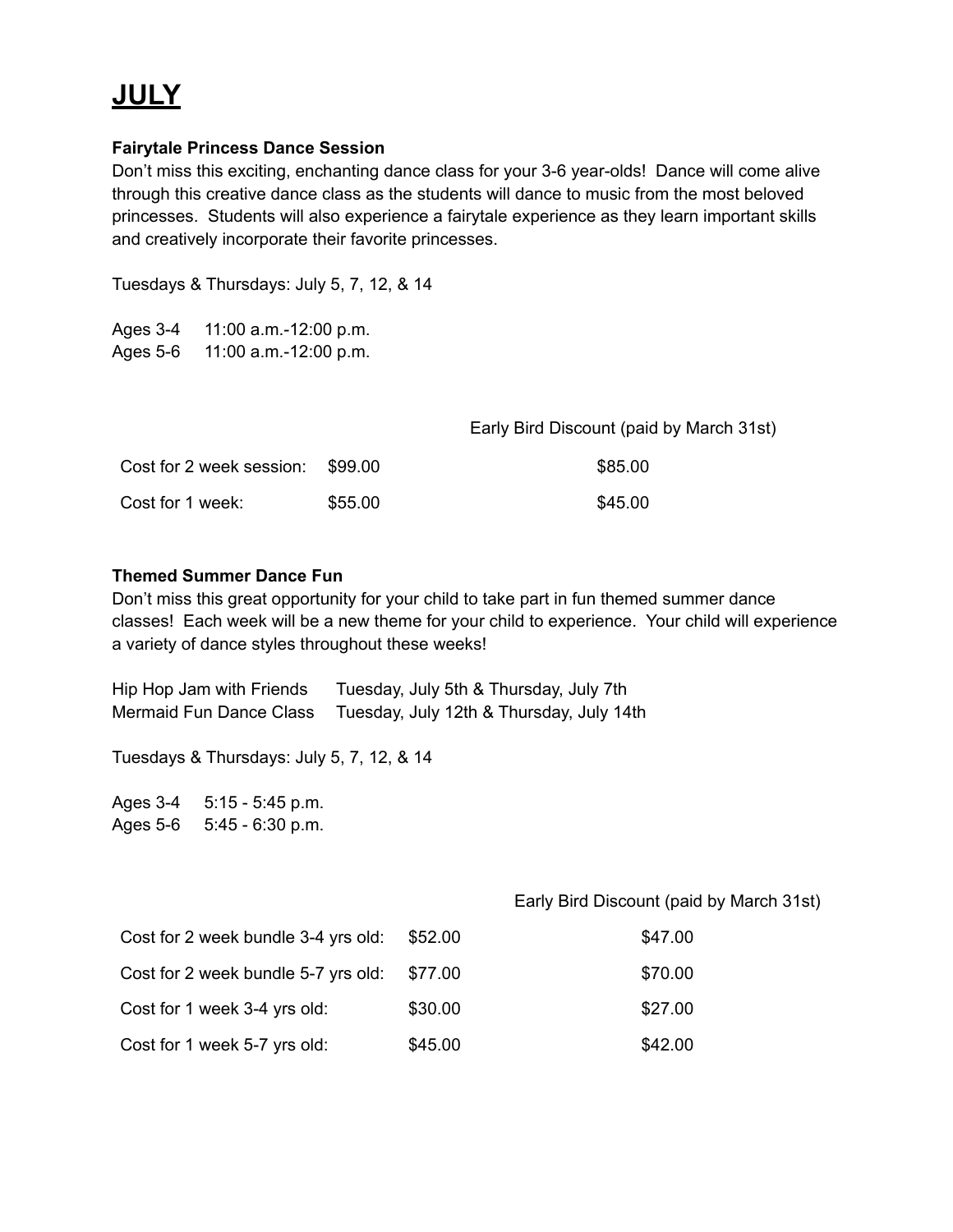#### **Guest Teacher Hip Hop Workshop with James Marino**

Don't miss the chance to dance with James Marino! James is on the faculty at Millenium Dance Complex, which is one of the most prominent dance studios in the world. James has worked with some of the industry's biggest artists including: Mariah Carey, Missy Elliot, Camila Cabello, Gwen Stefani, Fergie, Eve and Victoria Monet. In between shows, while he was in residency with Backstreet Boys, James worked with brands including Nike, Target, Tide, Adidas and Verizon Wireless. James has performed at the VMA's, The Grammy's and the NFL Kickoff. He also worked with LeBron James in Space Jam 2. James says his favorite moment was performing with Justin Timberlake at the Academy Awards.

Monday, July 11th-Thursday, July 14th

| Ages 7 - 9     |         |
|----------------|---------|
| 4:30-5:00 p.m. | Grooves |
| 5:00-5:45 p.m. | Hip Hop |
|                |         |
| Ages 10-11     |         |
| 1:00-2:00 p.m. | Grooves |
| 2:00-2:45 p.m. | Hip Hop |
|                |         |
| Ages 12-13     |         |

| 2:45-3:45 p.m. | Grooves |
|----------------|---------|
| 3:45-4:30 p.m. | Hip Hop |

#### Ages 14+ 10:00-11:00 a.m. Grooves 11:00am-12:00 p.m. Hip Hop

#### Early Bird Discount (paid by March 31st)

| Cost: 7-9 yrs old | \$155.00 | \$141.00 |
|-------------------|----------|----------|
| 10-11 $yrs$ old   | \$215.00 | \$197.00 |
| 12-13 $yrs$ old   | \$215.00 | \$197.00 |
| $14+$ yrs old     | \$250.00 | \$225.00 |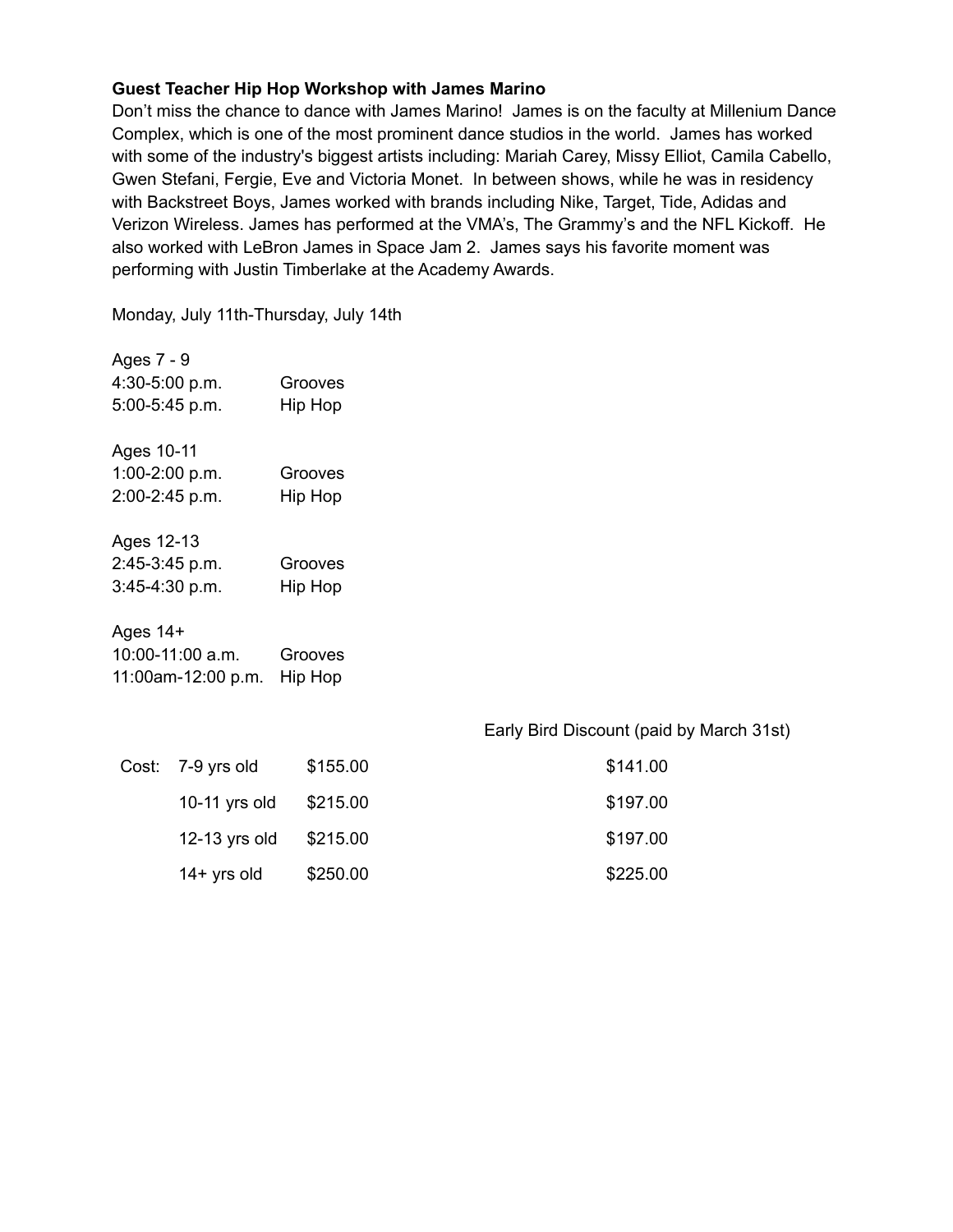# **AUGUST**

#### **Guest Teacher Workshop**

Prima is excited to feature Amber Morain, Ellie Hadfield, and Hailee Payne for our Guest Teacher Workshop!

Monday, August 1st-Thursday, August 4th

Level 5/6. (Minimum age 13 with multiple years dance experience) 10:00-11:30 a.m. Technique-Turns and Transitions 11:30-12:30 p.m. Jazz Lunch 1:30-2:30 p.m. Musical Theatre 2:30-3:30 p.m. Contemporary 3:30-4:30 p.m. Hip Hop

Level 4/4P (Minimum age 10 with multiple years dance experience) 1:30-2:30 p.m. Technique-Turns and Transitions 2:30-3:30 p.m. Jazz 3:30-4:30 p.m. Musical Theatre 4:30-5:30 p.m. Hip Hop

Level 3 (minimum age 8) 9:00-10:30 a.m. Technique-Turns and Transitions 10:30-11:30 a.m. Hip Hop/Street Jazz 11:30-12:30 p.m Lyrical/Contemporary

Level 1 & 2 (minimum age 6 or Prima instructor approval) 9:30-10:30 a.m.Technique 10:30-11:15 a.m. Musical Theatre 11:15-12:30 p.m. Jazz/Hip Hop

Early Bird Discount (paid by March 31)

| Costs: | Level 5/6            | \$455.00 | \$410.00 |
|--------|----------------------|----------|----------|
|        | Level 4/4P           | \$366.00 | \$330.00 |
|        | Level 3              | \$295.00 | \$265.00 |
|        | Level 1 & 2 \$210.00 |          | \$185.00 |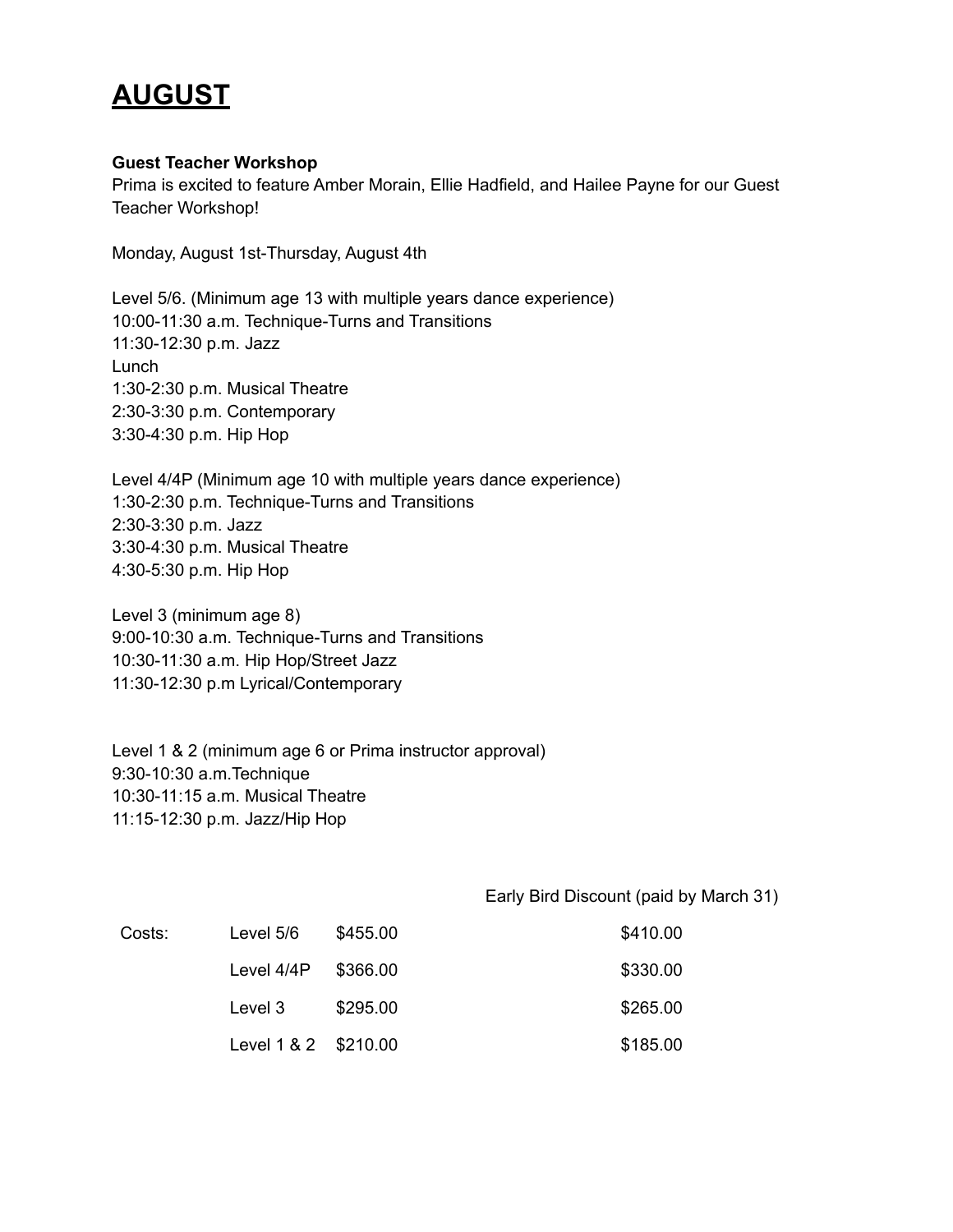#### **Fairytale Princess Dance Session**

This dance session is a wonderful opportunity for your child to experience dance in an extra magical way! Students will experience dance with exciting fairytale elements woven throughout the class.

Tuesday August 9th - Thursday, August 11th

| Ages 3-4 | 10:00-10:30 a.m.   |
|----------|--------------------|
| Ages 5-6 | $10:45-11:30$ a.m. |

Early Bird Discount (paid March 31st)

| Cost for 1 week for 3-4 year olds: \$39.00 |         | \$36.00 |
|--------------------------------------------|---------|---------|
| Cost for 1 week for 5-6 year olds:         | \$58.00 | \$53.00 |

#### **Groove with Princesses Dance Session**

Move and Groove with your favorite princesses! Students will have the opportunity to experience a variety of fun upbeat dance styles while dancing to music from all of the most popular princesses!

Tuesday August 16th - Thursday, August 18th

Ages 3-4 5:15-5:45 p.m. Ages 5-6 5:45-6:30 p.m.

|                                    |         | Early Bird Discount (paid by March 31st) |
|------------------------------------|---------|------------------------------------------|
| Cost for 1 week for 3-4 year olds: | \$39.00 | \$36.00                                  |
| Cost for 1 week for 5-6 year olds: | \$58.00 | \$53.00                                  |

#### **Pixies, Minis/Juniors Training Group Summer Intensive**

The Pixies and Minis/Juniors Training Groups provide a great opportunity for younger students who want to learn and perform in addition to their regular classes. This Intensive is for students who are in our Pixies, Minis/Juniors Training Group level or are interested in being in one of these performance groups. Students will be exposed to a variety of dance styles including pre-jazz and tricks for dancers. They will also learn excerpts of choreography that will be used in their performance dance pieces throughout the year. This Intensive is required for the Pixies, and Minis/Juniors Training Group students.

\*There is a minimum class requirement to be part of the Training Group year-round.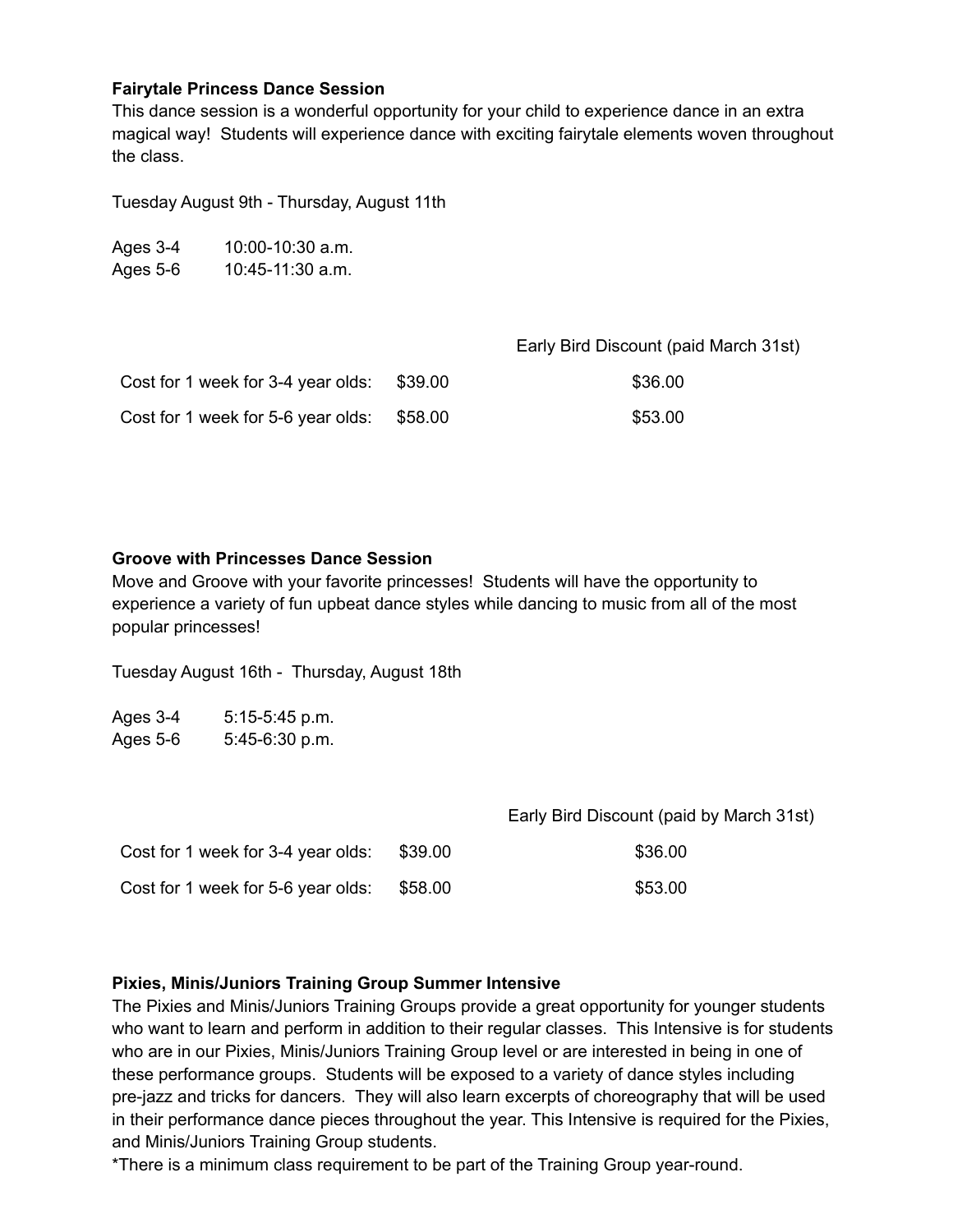\*If you are not an existing Pixie, Mini or Junior Training Group member, please contact the Office before signing up.

\*In order to be a part of TG (Training Group) during the year, it is required to be at this Summer Intensive.

Tuesday, August 9th-Thursday, August 11th

|                                  |          | Early Bird Discount (paid by March 31st) |
|----------------------------------|----------|------------------------------------------|
| Pixies: 10:00-11:00 a.m.         | \$83.00  | \$74.00                                  |
| Minis/Juniors: 11:00am-12:30p.m. | \$123.00 | \$110.00                                 |

### **Preteen, Teen and Senior Training Group Summer Intensive**

The "Training Group" (TG) is Prima's premier performance group. Being a part of this group allows students opportunities to perform at a variety of venues throughout the year. Students will learn new dances and work to improve their dance ability. This Summer Intensive is required for all Training Group students.

\*There is a minimum class requirement to be part of the Training Group year-round.

Monday, August 8th – Thursday, August 11th

| Pre-Teens:         | $3:00-6:30$ p.m. |
|--------------------|------------------|
| Teens and Seniors: | $3:00-8:00 p.m.$ |

Early Bird Discount (paid by March 31st)

Cost: \$215.00 for all students \$195.00

# **Prima Company**

# **Company Parent Meeting**

Wednesday, June 1st 6:30-7:15 p.m. *This meeting is required if your child is interested in or planning to audition for the Company.*

# **Company Auditions**

Thursday, June 2nd Ages 7-9 1:00-1:45 p.m. Ages 10 2:00-3:00 p.m. Ages 13+ 3:00-4:00 p.m.

# **Choreography Rehearsal Schedule**

Friday, June 10th